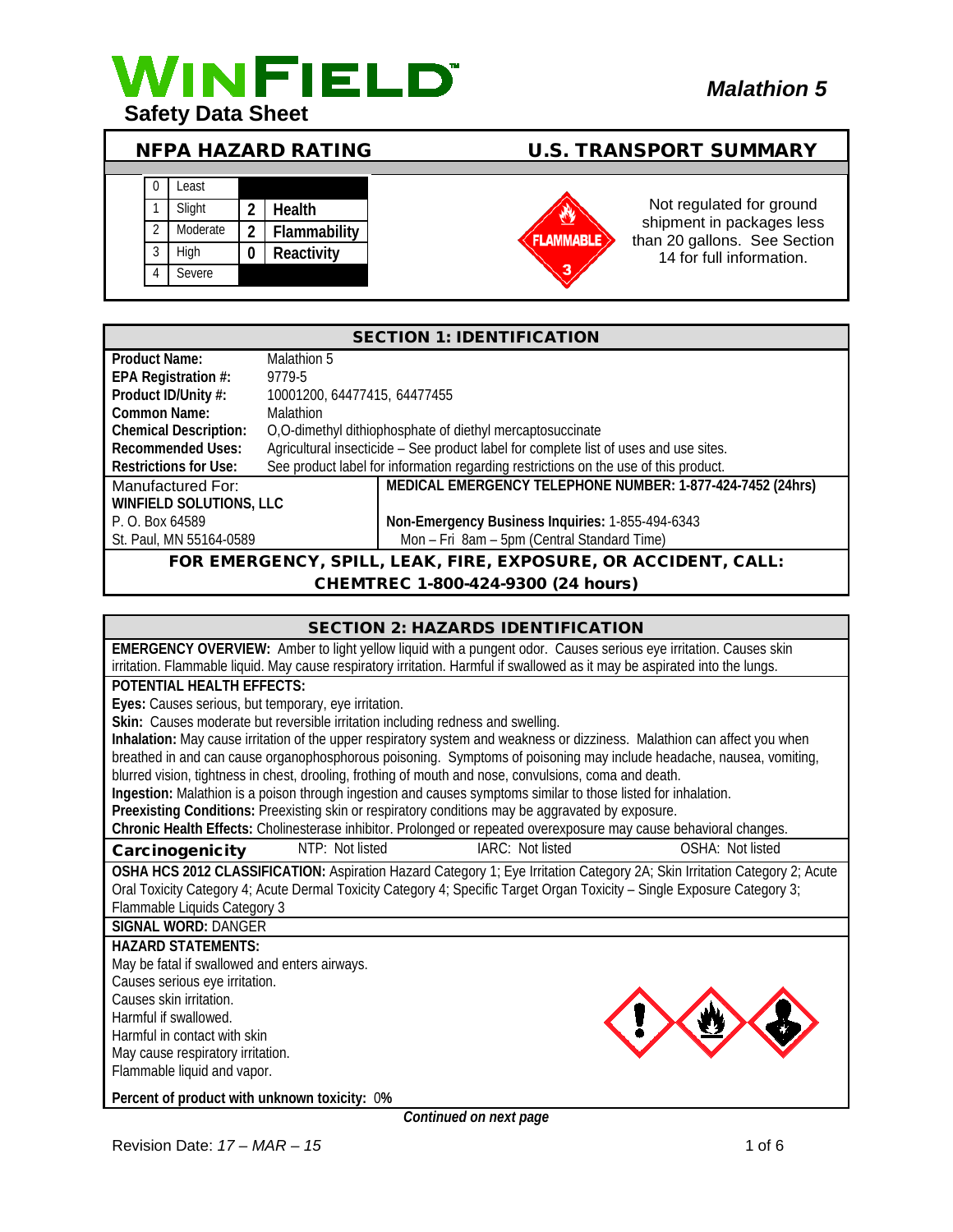#### **PRECAUTIONARY STATEMENTS:**

**Prevention:** Wash hands thoroughly after handling. Wear protective gloves, protective clothing, and eye and face protection (See Section 8). Do not eat, drink or smoke when using this product. Avoid breathing mist, spray, or fumes. Use only outdoors in a well-ventilated area. Keep away from heat, sparks, open flames, hot surfaces. - No Smoking. Keep container tightly closed. Ground/Bond container and receiving equipment. Use explosion-proof electrical/ventilating/lighting equipment. Use only non-sparking tools. Take precautionary measures against static discharge. **Response: If swallowed:** Immediately call a poison control center (1-877-424-7452) or doctor. Do Not induce vomiting. Rinse mouth. **If in eyes:** Rinse cautiously with water for 15 minutes. Remove contact lenses, if present and easy to do. Continue rinsing. If eye irritation persists: Get medical attention. **If on skin:** Wash with plenty of

water. Immediately call a poison control center (1-877-424-7452) or doctor for treatment advice. Take off immediately all contaminated clothing and wash it before reuse. **If inhaled:** Remove person to fresh air and keep comfortable for breathing. Call a poison control center (1-877-424-7452) or doctor for treatment advice if you feel unwell. **In case of fire:** Use dry chemical, foam, carbon dioxide, water spray or water fog to extinguish.

**Storage:** Store locked up. Store in a well-ventilated place. Keep container tightly closed. Keep cool. **Disposal:** Dispose of contents/container in accordance with Federal, state and local regulations.

| <b>SECTION 3: COMPOSITION/INFORMATION ON INGREDIENTS</b>                                                                                           |                |                |  |
|----------------------------------------------------------------------------------------------------------------------------------------------------|----------------|----------------|--|
| Ingredient                                                                                                                                         | $%$ (wt)       | CAS Reg. #     |  |
| Malathion                                                                                                                                          | 56.8%          | 121-75-5       |  |
| Light Aromatic Solvent Naphtha                                                                                                                     | $16.7 - 21.5%$ | 64742-95-6     |  |
| 1,2,4-Trimethylbenzene                                                                                                                             | $9.2 - 15.1\%$ | 95-63-6        |  |
| Xylenes                                                                                                                                            | $3.7 - 5.6\%$  | 1330-20-7      |  |
| Ethylbenzene                                                                                                                                       | $0.0 - 1.9\%$  | $100 - 41 - 4$ |  |
| <b>Butanol</b>                                                                                                                                     | $< 0.7\%$      | $71-36-3$      |  |
|                                                                                                                                                    |                |                |  |
| *Ingredients not specifically listed are non-hazardous and/or are considered to be confidential business information under 29<br>CFR 1910.1200(i). |                |                |  |

See Section 8 for exposure limits.

# SECTION 4: FIRST AID MEASURES

| Inhalation:                                                                                                   | Remove person from contaminated area to fresh air and assist breathing as needed. Get medical attention<br>immediately.                                                                                    |  |
|---------------------------------------------------------------------------------------------------------------|------------------------------------------------------------------------------------------------------------------------------------------------------------------------------------------------------------|--|
| Ingestion:                                                                                                    | Seek medical attention or call a poison control center immediately for treatment advice. Do not induce<br>vomiting. Rinse mouth with water. Do not give anything by mouth to an unconscious person.        |  |
| Eyes:                                                                                                         | Flush eyes with clean water for at least 15 minutes. Lift eyelids to facilitate irrigation. If present, remove<br>contact lenses after 5 minutes and continue rinsing. Seek medical attention immediately. |  |
| Skin:                                                                                                         | Remove contaminated clothing and wash before re-using. Flush skin with water and then wash with soap<br>and water. Seek medical attention immediately.                                                     |  |
| NOTE TO PHYSICIAN: Malathion is an acetyl cholinesterase inhibitor. Atropine is antidotal. Contains petroleum |                                                                                                                                                                                                            |  |

distillate. May pose an aspiration pneumonia hazard.

# SECTION 5: FIRE FIGHTING MEASURES

**Suitable Extinguishing Media:** Water fog, Water spray, Carbon dioxide, Foam, Dry chemical **Special Fire Fighting Procedures:** Wear NIOSH/MSHA approved self-contained breathing apparatus and full bunker gear. Dike area to prevent runoff and contamination of water sources. Dispose of fire control water later. Avoid breathing vapors; keep upwind. **Hazardous Combustion Products:** Dimethyl sulfide, carbon oxides, phosphorous oxides, sulfur oxides.

**Unusual Fire and Explosion Hazards:** Closed containers may explode from vapor expansion in high heat.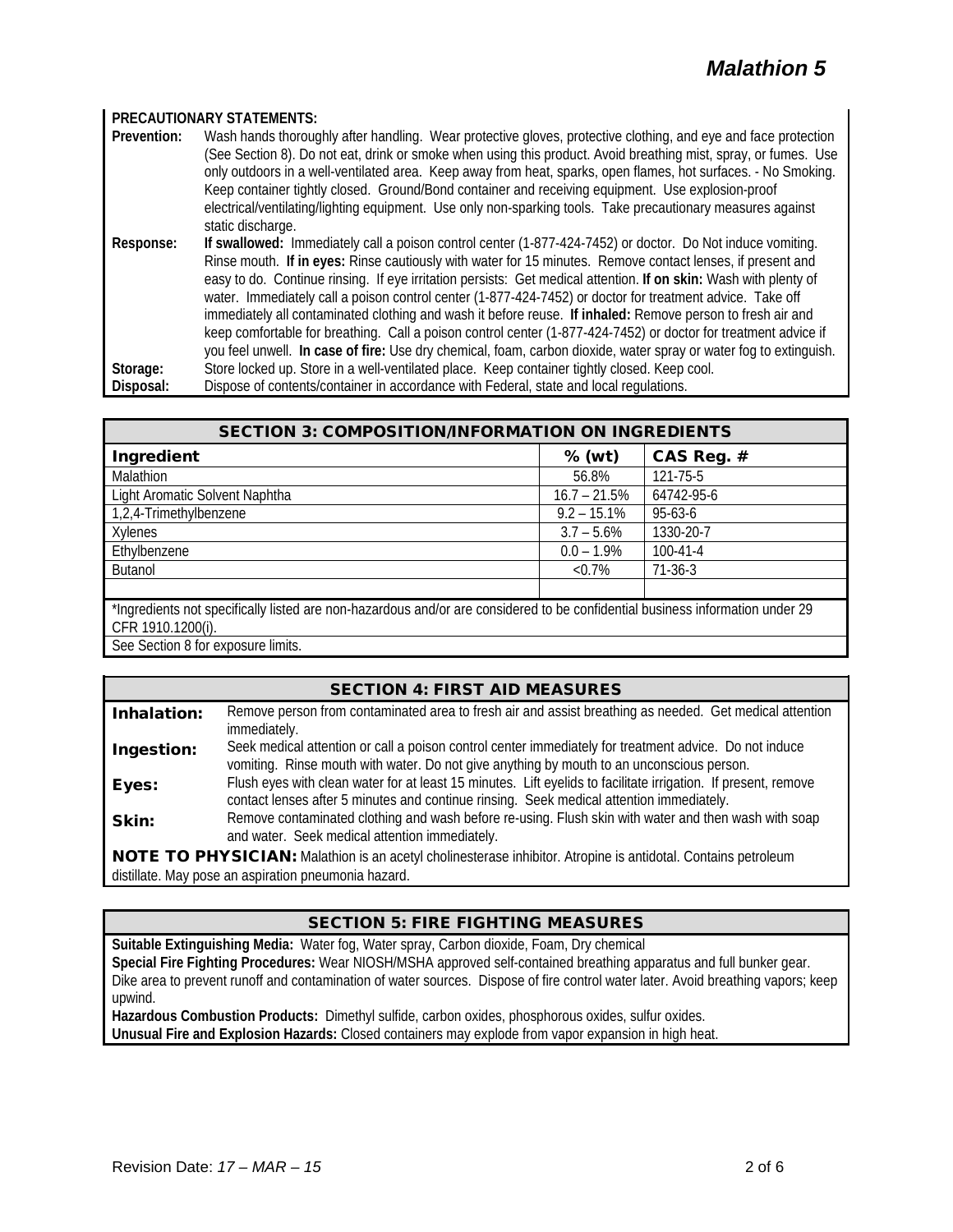# SECTION 6: ACCIDENTAL RELEASE MEASURES

**Personal Precautions:** Refer to Section 8 for personal protective equipment to be worn during containment and clean-up of a spill involving this product.

**Environmental Precautions:** Do not allow spilled product to enter sewers or waterways.

**Methods for Containment:** Contain spilled product by diking area with sand or earth. Restrict access to area until clean-up is complete.

**Methods for Clean-up:** Eliminate all sources of heat, sparks and flame. Cover spilled product with an inert absorbent material such as sand, vermiculite or other appropriate material. Vacuum, scoop or sweep up material and place in a container for disposal. Do not place spilled material back in original container.

**Other Information:** Spills of this product may require reporting under the Comprehensive Environmental Response, Compensation, and Liability Act (CERCLA) as the product contains Malathion with a reportable quantity (RQ) of 100 lbs. and Mixed xylenes with an RQ of 100 lbs. See Section 15 for additional information.

### SECTION 7: HANDLING AND STORAGE

**Handling:** RECOMMENDATIONS ARE FOR MANUFACTURING, COMMERCIAL BLENDING, AND PACKAGING WORKERS. PESTICIDE APPLICATORS AND WORKERS must refer to the pesticide product label and Directions for Use attached to the product for Agricultural Use Requirements in accordance with the EPA Worker Protection Standard 40 CFR part 170. Ensure adequate ventilation. Immediately clean up spills that occur during handling. Keep containers closed when not in use. Practice good hygiene after using this material, especially before eating, drinking, smoking, using the toilet, or applying cosmetics. **Storage:** Store in secured, cool, dry areas away from children, feed and food products and sources of heat. Store in original container with lid tightly closed. Do not store in direct sunlight. Product should be stored at temperatures not exceeding 68 - 77°F. The product should never be heated above 131°F. **See pesticide product label for additional storage information. Minimum Storage Temperature:** Not determined

**Other Precautions:** Consult Federal, state and local laws and regulations pertaining to storage.

#### SECTION 8: EXPOSURE CONTROLS/PERSONAL PROTECTION

| <b>Exposure Guidelines</b>                                                                                                                                                                                                                                                                             |                                      |                      |           |
|--------------------------------------------------------------------------------------------------------------------------------------------------------------------------------------------------------------------------------------------------------------------------------------------------------|--------------------------------------|----------------------|-----------|
| Component:                                                                                                                                                                                                                                                                                             | <b>OSHA PEL</b>                      | <b>ACGIHTLV</b>      | NIOSH REL |
| Malathion                                                                                                                                                                                                                                                                                              | $15 \text{ mg/m}$ $3 \text{ (skin)}$ | $10$ mg/m $3$ (skin) |           |
| <b>Butanol</b>                                                                                                                                                                                                                                                                                         | 100ppm/300 mg/m3 TWA                 | 20ppm TWA            |           |
| 1,2,4-Trimethylbenzene                                                                                                                                                                                                                                                                                 | 125 mg/m3 TWA                        | 25 ppmTWA            |           |
| NOTE TO END USERS: PERSONAL PROTECTIVE EQUIPMENT (PPE) AND CLOTHING LISTED IN THIS SECTION IS FOR<br>MANUFACTURING, COMMERCIAL BLENDING AND PACKAGING WORKERS. APPLICATORS AND HANDLERS SHOULD<br>REFER TO THE PESTICIDE PRODUCT LABEL FOR PROPER PERSONAL PROTECTIVE EQUIPMENT (PPE) AND<br>CLOTHING. |                                      |                      |           |
| Respiratory Protection: In areas with inadequate ventilation or where exposure limits are exceeded, use a NIOSH approved                                                                                                                                                                               |                                      |                      |           |
| respirator with cartridges/canisters approved for organic vapors.                                                                                                                                                                                                                                      |                                      |                      |           |
| <b>Engineering Controls:</b><br>Local Exhaust: Provide general or local exhaust ventilation systems to maintain airborne<br>concentrations below OSHA PELs or other specified exposure limits. Local exhaust ventilation is<br>preferred.                                                              |                                      |                      |           |
| Protective Gloves: Wear chemical resistant gloves to prevent skin exposure.                                                                                                                                                                                                                            |                                      |                      |           |
| Eye Protection: Wear chemical goggles or safety glasses and full-face shield. Contact lenses are not eye protective devices.                                                                                                                                                                           |                                      |                      |           |
| An emergency eyewash or water supply should be readily accessible to the work area.                                                                                                                                                                                                                    |                                      |                      |           |
| Other Protective Clothing or Equipment: Wear long sleeve shirt, long pants and chemical resistant footwear plus socks to                                                                                                                                                                               |                                      |                      |           |
| prevent skin exposure.                                                                                                                                                                                                                                                                                 |                                      |                      |           |
| Work/Hygienic Practices: Never eat, drink, nor use tobacco in work areas. Practice good hygiene after using this material,                                                                                                                                                                             |                                      |                      |           |

especially before eating, drinking, smoking, using the toilet, or applying cosmetics.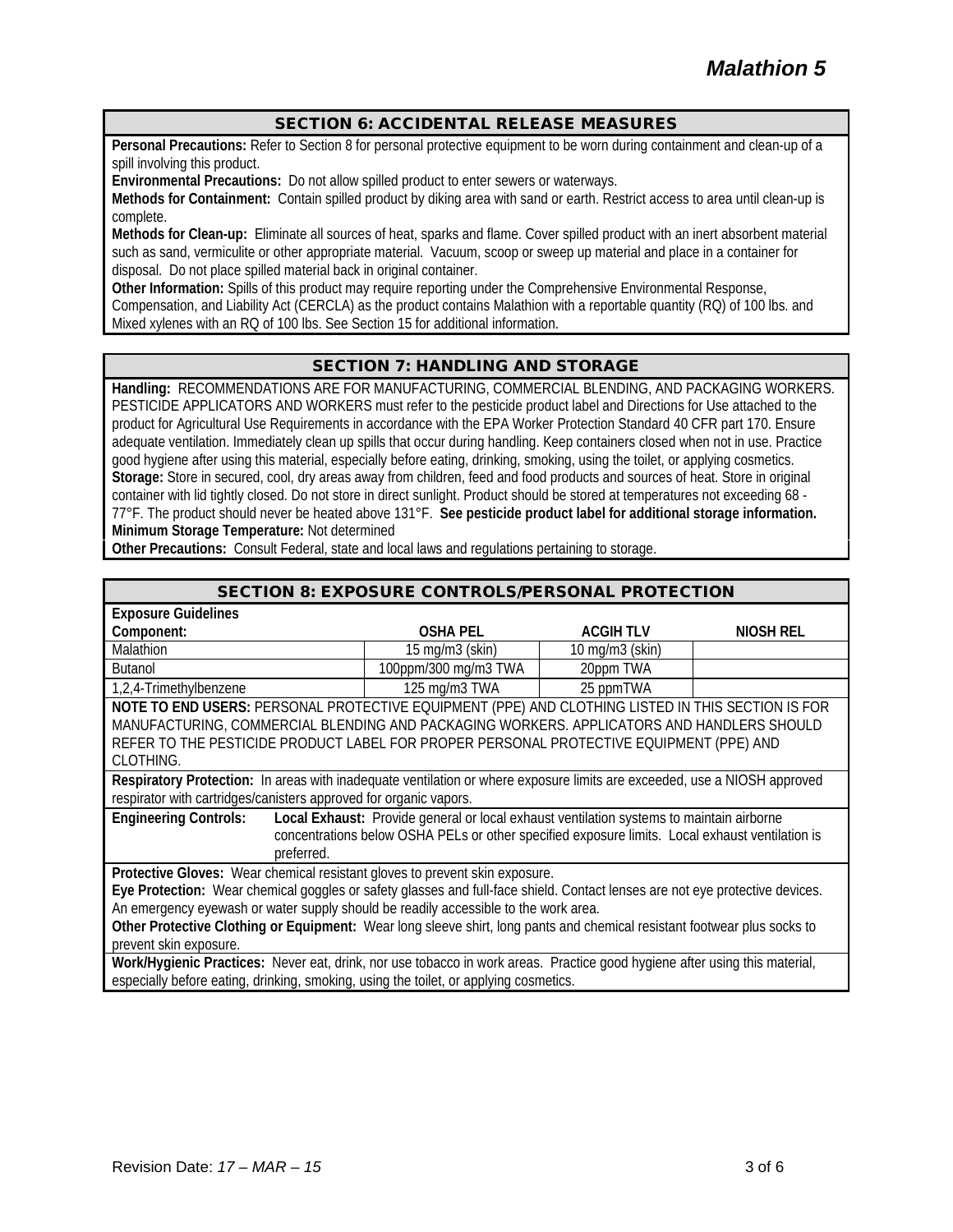# SECTION 9: PHYSICAL AND CHEMICAL PROPERTIES

**Vapor Pressure (mm Hg):** Not determined<br>**Vapor Density (Air=1):** 8.85 Not determined

**Appearance and odor:** Amber to light yellow liquid with a pungent odor

**Physical State:** Liquid Liquid Specific Gravity (H<sub>2</sub>O=1): 1.045 – 1.060 (typical)<br> **Vapor Pressure (mm Hg):** Not determined Density (Ibs/gallon): 8.72 – 8.85 (typical) **Vapor Density (Air=1):** Not determined **Melting Point/Freezing Point:** Not determined **Solubility in Water (wt %):** Emulsifiable **Boiling Point/Range:** Not determined **Viscosity:** 4.09 centipoise at 40°C **pH (1% dispersion):** 3.25 **Flash Point:** 108°F

# SECTION 10: STABILITY AND REACTIVITY

**Reactivity:** Malathion can corrode iron, steel, tin plate and copper. It can be rapidly hydrolyzed at pH >7. **Chemical Stability:** Product is stable at ambient temperature and pressure, under normal storage and handling conditions. At temperatures higher than 131°F, decomposition of malathion may take place and the released heat from decomposition of malathion can raise the temperature further and accelerate decomposition. **Possibility of Hazardous Reactions:** Will not occur

**Conditions to Avoid:** Heat, flame and direct sunlight.

**Incompatible Materials:** Strong alkalies, amines, strong acids and strong oxidizing compounds. Malathion can corrode iron, steel, tin plate and copper.

**Hazardous Decomposition Products:** Dimethyl sulfide, carbon oxides, phosphorous oxides, sulfur oxides.

#### SECTION 11: TOXICOLOGICAL INFORMATION

| <b>ACUTE TOXICITY</b>                                                                                                     |                                                                                                   |  |  |
|---------------------------------------------------------------------------------------------------------------------------|---------------------------------------------------------------------------------------------------|--|--|
| Eye Effects:                                                                                                              | Anticipated to cause moderate but temporary eye irritation based upon component data.             |  |  |
| <b>Skin Effects:</b>                                                                                                      | Anticipated to cause moderate skin irritation based upon component data. Estimated LD50 =         |  |  |
|                                                                                                                           | 1,538 mg/kg. Not anticipated to be a skin sensitizer based upon component data.                   |  |  |
| <b>Acute Inhalation Effects:</b>                                                                                          | Estimated $LC50 = 8$ mg/L                                                                         |  |  |
| <b>Acute Oral Effects:</b>                                                                                                | Estimated LD50 = $1,267$ mg/kg                                                                    |  |  |
| Specific Target Organ                                                                                                     | Central nervous system and respiratory tract.                                                     |  |  |
| Toxicity:                                                                                                                 |                                                                                                   |  |  |
| <b>CHRONIC TOXICITY</b>                                                                                                   |                                                                                                   |  |  |
| <b>Chronic Effects:</b>                                                                                                   | Malathion is a cholinesterase inhibitor. Repeated exposures to cholinesterase inhibitors, such as |  |  |
|                                                                                                                           | Malathion, may without warning cause increased susceptibility to doses of any cholinesterase      |  |  |
|                                                                                                                           | inhibitor.                                                                                        |  |  |
| Carcinogenicity:                                                                                                          | No component is anticipated to have carcinogenic effects.                                         |  |  |
| Mutagenicity:                                                                                                             | No component is anticipated to have mutagenic effects.                                            |  |  |
| Teratogenicity:                                                                                                           | No component is anticipated to have teratogenic effects.                                          |  |  |
| <b>Reproductive Toxicity:</b>                                                                                             | No component is anticipated to have effects on the reproductive system.                           |  |  |
| POTENTIAL HEALTH EFFECTS:                                                                                                 |                                                                                                   |  |  |
| Eyes: Causes serious, but temporary, eye irritation.                                                                      |                                                                                                   |  |  |
| Skin: Causes moderate but reversible irritation including redness and swelling.                                           |                                                                                                   |  |  |
| Inhalation: May cause irritation of the upper respiratory system and weakness or dizziness. Malathion can affect you when |                                                                                                   |  |  |
| breathed in and can cause organophosphorous poisoning. Symptoms of poisoning may include headache, nausea, vomiting,      |                                                                                                   |  |  |
| blurred vision, tightness in chest, drooling, frothing of mouth and nose, convulsions, coma and death.                    |                                                                                                   |  |  |
| Ingestion: Malathion is a poison through ingestion and causes symptoms similar to those listed for inhalation.            |                                                                                                   |  |  |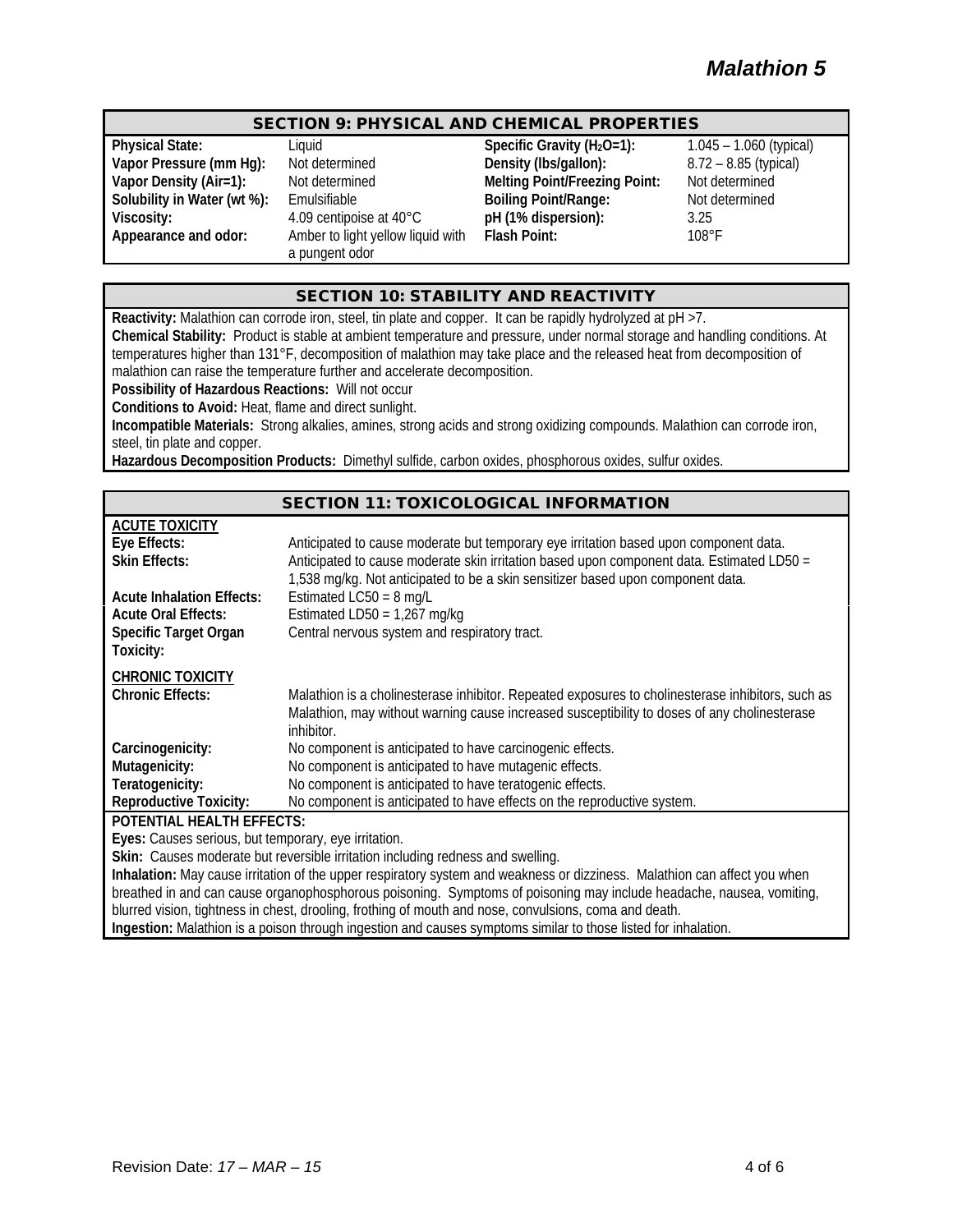| <b>SECTION 12: ECOLOGICAL INFORMATION</b>    |                                                                            |  |  |
|----------------------------------------------|----------------------------------------------------------------------------|--|--|
| <b>ENVIRONMENTAL SUMMARY: Not determined</b> |                                                                            |  |  |
| <b>ECOTOXICITY DATA:</b>                     |                                                                            |  |  |
| Fish Acute and Prolonged Toxicity:           | Estimated 96-hour LC50 = 0.31 mg/L (Based upon component data)             |  |  |
| <b>Aquatic Invertebrate Acute Toxicity:</b>  | Malathion Technical: Daphnia magna 48-hour EC50 = 0.72 yg/L                |  |  |
| <b>Aquatic Plant Toxicity:</b>               | Malathion Technical:                                                       |  |  |
|                                              | Green algae (Selenastrum capricornutum) 72-hour LC50 = 4.06 mg/L           |  |  |
| <b>Bird Acute and Prolonged Toxicity:</b>    | Malathion Technical: Bobwhite quail (Colinus virginianus) LD50 = 359 mg/kg |  |  |
|                                              | Mallard duck (Anas platyrhynchos) LD50 = 1,485 mg/kg                       |  |  |
| <b>Honeybee Toxicity:</b>                    | Malathion Technical: Worker honeybees, acute oral LD50 = 0.38 ug/bee       |  |  |
|                                              | Worker honeybees, topical $LD50 = 0.27$ ug/bee                             |  |  |
|                                              |                                                                            |  |  |
| <b>ENVIRONMENTAL EFFECTS:</b>                |                                                                            |  |  |
| Soil Absorption/Mobility:                    | Not determined                                                             |  |  |
| Persistence and degradability:               | Not determined                                                             |  |  |
| <b>Bioaccumulative Potential:</b>            | Not determined                                                             |  |  |
| Other adverse effects:                       | Not determined                                                             |  |  |

# SECTION 13: DISPOSAL CONSIDERATIONS

**Waste:** Dispose of in accordance with applicable Federal, state and local laws and regulations. **Container:** Triple rinse and recycle the container or dispose of in accordance with Federal, state and local laws and regulations. **See pesticide product label for full instructions on disposal. RCRA Characteristics:** It is the responsibility of the individual disposing of this product to determine the RCRA classification and hazard status of the waste.

| DOT:     | This product is not regulated by the U.S. DOT as a hazardous material for ground shipment in packages less than |
|----------|-----------------------------------------------------------------------------------------------------------------|
| (Ground) | 20 gallons. For packages of 20 gallons to 118 gallons:                                                          |
|          | UN1993, Flammable liquid, n.o.s. (1,2,4-trimethylbenzene, xylenes), 3, III, RQ (malathion)                      |
|          | For packages with a capacity of 119 gallons to 199 gallons:                                                     |
|          | UN1993, Flammable liquid, n.o.s. (1,2,4-trimethylbenzene, xylenes), 3, III, RQ (malathion), Marine Pollutant    |
|          | For packages with a capacity of 200 gallons or greater:                                                         |
|          | UN1993, Flammable liquid, n.o.s. (1,2,4-trimethylbenzene, xylenes), 3, III, RQ (malathion, xylenes), Marine     |
|          | Pollutant                                                                                                       |
| IMDG:    | Not determined                                                                                                  |
| (Sea)    |                                                                                                                 |
| IATA:    | Not determined                                                                                                  |
| (Air)    |                                                                                                                 |
| TDG:     | Not determined                                                                                                  |
| (Canada) |                                                                                                                 |

# SECTION 15: REGULATORY INFORMATION

**TSCA Inventory:** This product is exempt from TSCA inventory listing requirements as it is solely for FIFRA regulated use. **SARA Title III Information: Section 302 - Extremely hazardous substances:** None listed **Section 311/312 – Hazard Categories:** Immediate (Acute), Delayed (Chronic), Fire **Section 313 –** The following chemicals are subject to the reporting requirements of Section 313 of Title III, Superfund

Amendments and Reauthorization Act of 1986 and 40 CFR 372:

Malathion (121-75-5) 56.8%; 1,2,4-Trimethylbenzene (95-63-6) 9.2 – 15.1%; Xylenes (1330-20-7 ) 3.7 – 5.6%; Ethylbenzene (100-41-4) <1.9%; Butanol (71-36-3) <0.7%

*Continued on next page*